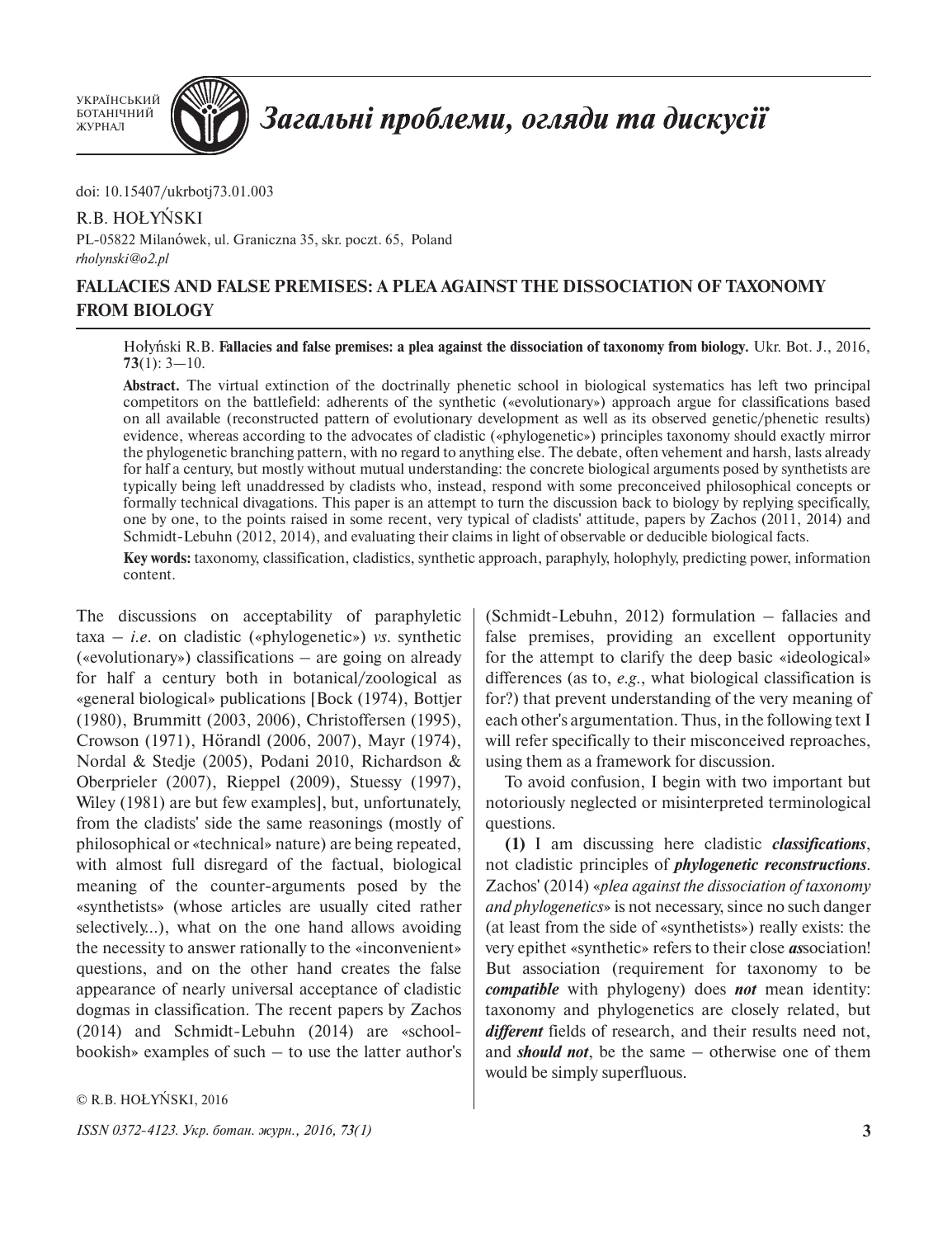**(2)** I strongly suggest (and do in this and my other publications — *e.g*. Hołyński, 2005, 2010, 2011 *etc.*) to avoid application of the misleading «marketingmotivated» epithets «evolutionary» *vs.* «phylogenetic» to «classification» or «taxonomy» (all – except the currently almost never used strictly phenetic – are *both* evolutionary *and* phylogenetic: nothing can be «evolutionary» not being «phylogenetic» or *vice versa*!) and replace them with the adequate terms: «synthetic» (synthetising total available evidence: on genealogy *and* results of evolution) and «cladistic» (based exclusively on a hypothesized branching pattern), respectively.

Another terminological question, reinterpretation of which by Hennig (1950) and his followers has introduced enormous confusion making a meaningful dispute very difficult, is the definition of monophyly. The term was coined by Haeckel in the early 1860s (Ashlock; 1984) simply to denote common ancestry, and for the next hundred years it was universally so interpreted: a group is monophyletic if all included taxa have a common ancestor; it is polyphyletic if there is no single common ancestor. Schmidt-Lebuhn (2014) tries to ridicule this definition [«*The currently preferred assumption appears to be that any two randomly chosen species on Earth have a common ancestor*»] but I find it difficult to believe that he himself takes such reproach seriously: pre-Hennigian biologists were, and modern «synthetists» [I propose to introduce this term  $-$  in lack of another adequate  $-$  for the followers of the synthetic school] are, not idiots and used the criticized formulation simply as a convenient, easily understandable shortcut for the otherwise unnecessarily lengthy and cumbersome description («*the last common ancestor of all members of the group and all intermediate taxa between them and the common ancestor*»)!

Stuessy & Hörandl's (2014) «*claim*» that paraphyly is a type of monophyly is by Schmidt-Lebuhn (2014) evaluated as «*simply factually wrong*»; instead (according to him) «*there is very little difference between paraphyla and polyphyla*», because it is «*trivially possible to select a non-monophyletic group of extant species and call it either paraphyletic or polyphyletic merely by changing the inferred ancestral state of the character used to diagnose it*». This is an excellent example of the type of the abstract formal logic used by cladists as arguments with disregard of the biological reality. Indeed, «*by changing the ancestral state*» of the common ancestor of birds and mammals a cladist can make homoioterms [birds+mammals] «paraphyletic» in relation to some groups of «polyphyletic» poikiloterm reptiles, but living

(recent or extinct) organisms are neither products of artistic imagination nor artificial constructs whose «character states» can be changed according to our convenience: they are *real* plants or animals with *real*, independent of our preferences, traits. It is indeed easy to juggle (as done by Schmidt-Lebuhn) with a «*set of four plant species*» arbitrarily defined as white- or yellow-flowered, also arbitrarily assuming accelerated or delayed transformation; however, biological reality is not arbitrary, characters of (terminal or ancestral) taxa cannot be changed at will but must be either based on observation or (as it is usually the case with extinct organisms) inferred from available evidence (*e.g*. phylogenetic reconstruction), and consequently they are *objectively* (according to our best actual knowledge) *either* paraphyletic *or* polyphyletic. So, «*simply factually wrong*» is the alleged «*very little difference between*» paraphyly and polyphyly: while the former is indeed «*a type of monophyly*» [«*denotes the situation where all the ancestors of any member of a group, back to– and inclusive of – the last common ancestor, belong to that group, but one or more side-branches do not; so, it is the antithesis of holophyly, while that of polyphyly is monophyly* (*including both holo- and paraphyly*)» – Hołyński, 2011], the opposite conclusion of Schmidt-Lebuhn (2014) is evidently a result of cladists' unability to distinguish between the more inclusive term «monophyly» and more restrictive «holophyly».

Another example of «*fallacies and false premises*» is Schmidt-Lebuhn's (2014) assertion that «*the existence of long branches is an illusion brought about by extinction and an incomplete knowledge of the fossil record*», as «*any newly discovered intermediate species and, especially, intermediate fossil breaks the long branches*». In fact, such discovery may eliminate the *effect* of long branch *attraction* in phylogenetic reconstruction, but the length of the branch [«*evolutionary divergence*» of Stuessy & Hörandl (2014): the distance – in terms of the sum of genetic (and consequently phenetic) transformations – between its base and the tip of the longest «twig»] will remain unchanged. From the taxonomic perspective, the intermediates would probably make the definitions of the respective taxa more «*fuzzy …* (*i.e. without crisp boundaries*)» (Podani, 2009), but «*if we wish our classifications to be natural, we must accept the fact and fit the 'fuzziness' into them* (*or, for purely practical reasons, divide the real, fuzzy 'border zones' by admittedly conventional 'demarcation lines' … such is the 'nature of the Nature' that natural boundaries are rarely 'crisp'!*» (Hołyński, 2011). It is obviously true that «*striking*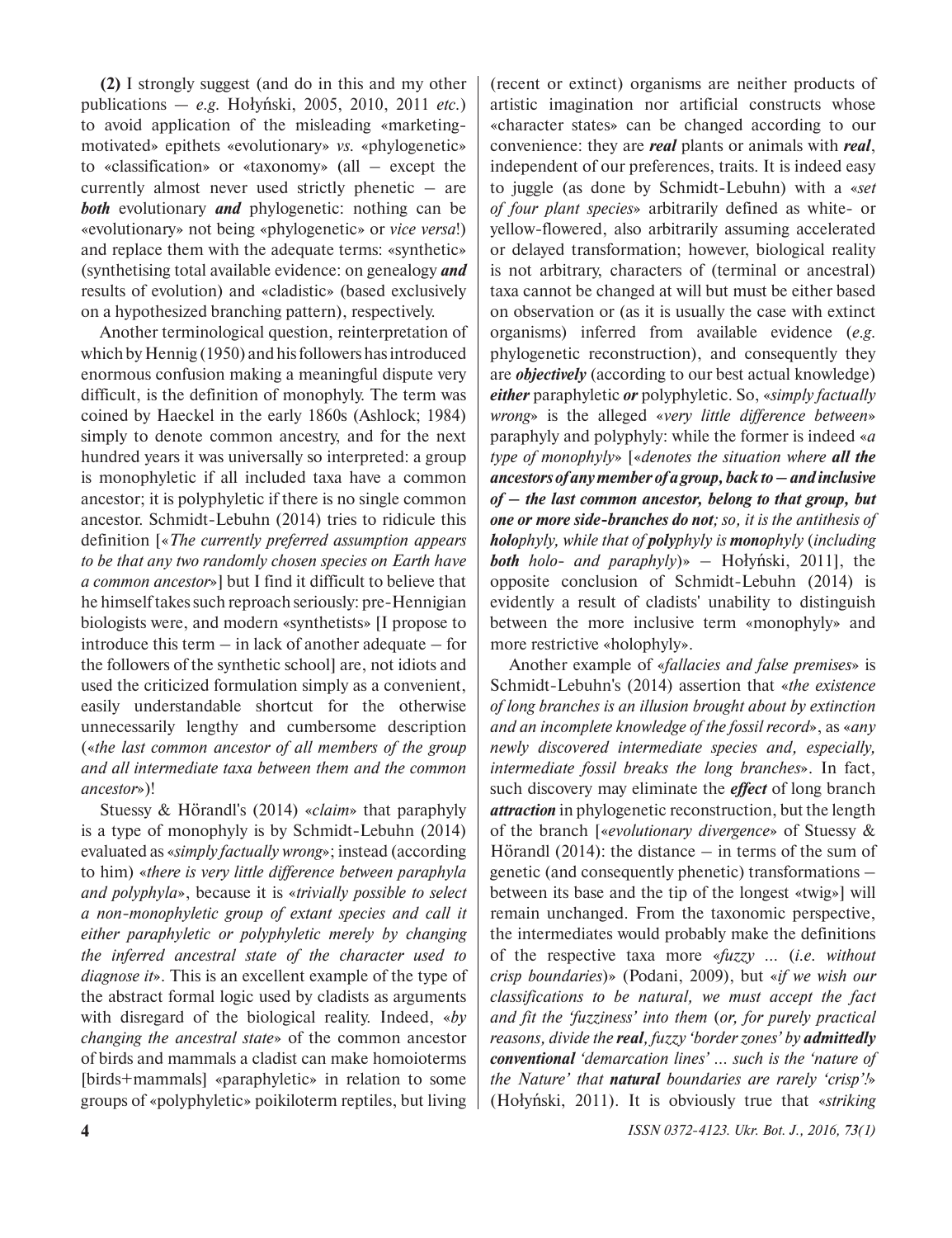*macroscopic morphological differences are not necessarily correlated with similar differences in biochemistry or microstructure*», but very often they are (as evidenced *e.g.* by supraspecific taxa established in the 19<sup>th</sup> century whose validity has usually been confirmed by modern anatomical, biochemical and/or phylogenetic studies), and anyway synthetic classifications – contrary to cladistic ones! – are (at least in principle) based on total available evidence, not just on one or two «*striking*» traits.

And so we have arrived at what Schmidt-Lebuhn (2014) – justly! – evaluates as the «*central argument*» in the discussion: the question of information content. According to him (and this is the usual claim posed by cladists) the «*phylogenetic system … obviously contains information about phylogenetic relationships*». Yes, it obviously does! But is it the information provided *by the classification*? – evidently *not*: cladistic classification is a simple (usually inexact) translation of the cladogram, so «*it is not cladistic classification that predicts genealogical relationships, but the opposite: cladistic classification is nothing more than the pattern of genealogical relationships* (*as previously reconstructed!*) *presented in words* (*taxon names*)» (Hołyński, 2005); whereas, until the phylogenetic reconstruction has been done, no «*information about … relationships*» existed, thereafter the resulting cladogram presents it in much more exact and much more convenient form, so the cladistic classification is glaringly superfluous: «*If we opt for paraphyletic grades such as Invertebrata and Pisces, then the system is ... at least noncommittal as to the branching sequences … of no use for anyone who needs that particular kind of information. On the other hand that particular kind of information can be clearly and unequivocally expressed in the form of a tree-like diagram. And since the tree does the job perfectly well, the arguments for a strictly genealogical arrangements are by no means compelling*» (Ghiselin, 1997).

«*The primary goal of general purpose* («*natural*») *classification is to provide groupings of maximum predicting power: 'high information content'* (*i.e. highly correlated suites of characters*)» (Jensen, 2009), so what about informations obtainable really *from the classification* (*i.e.*, from the place of the taxon in the system), which can only be gained by the assumption that the traits (morphological, ecological, physiological, geographical or any other) of an animal or plant can be deduced from those of other members of the group? There are two possibilities: either (as in the case of *e.g.* **Coleoptera**, **Trochilidae** or *Gorilla*) the «cladistic»

*ISSN 0372-4123. Укр. ботан. журн., 2016, 73(1)* **5**

taxon is identical to that proposed by «synthetists» and so identical is also its information content, or they are different (as for **Osteichthyes** or **Dinosauria**) and the «predictive power» of the cladistic classification is (often drastically) lower and less reliable. What of use (except «*few 'synapomorphies' important for phylogenetic analysis but usually trifling from any other point of view*» – Hołyński, 2010) can be said of *Latimeria* on grounds of its belonging to the «**Sarcopterygii**» (or whichever name is attributed to the «non-fish» **Vertebrata**)? It «*looks like a fish, tastes like a fish, behaves like a fish* [not like a warbler, monkey, turtle or toad – RBH]*, and thus – in some legitimate, exceeding narrowly understood tradition, sense – it is a fish*» (Gould, 1991).

Cladists «*usually adduce, as the paramount advantage, the fact that – while all deductions from a synthetic classification are* «*only approximate*» (*the information that an animal belongs to the Insecta strongly suggests, but does not prove, that it has three pairs of legs*) *– cladistic systems exactly* «*predict*» *genealogical relationships*» (Hołyński, 2005); to support this reproach Schmidt-Lebuhn (2014) «examines» the information content of the imaginary classification of four imaginary taxa: «*Family A =* (*genus B, genus C, genus D, genus E*)», and concludes that in «*phylogenetic*» interpretation the «*B, C, D, and E are reciprocally monophyletic*» and thus «*the system obviously contains information about phylogenetic relationships*» and that information «*can be useful for downstream* [what does it mean in this context? – RBH] *studies in biogeography, evolutionary biology, biochemistry, plant breeding and various other fields*». First of all, what is the really useful (even if only cladistic: restricted to the branching pattern) information in the «reciprocal monophyly» of B, C, D, and E? Is their *true* relationship  $B(C(DE))$  or  $((BE)(CD))$ , or  $D(B(CE))$ or anything else? What makes them different genera (or why are they not further split)? Are they grouped into the «*Family A*» (to the exclusion of the – also «*reciprocally monophyletic*» – genera F, G, H and all the others) based on the fancy of the author (so what about «information content»?)? on some formal convention? or on the so scornfully excommunicated phenetic similarity? Even this imaginary example, specially invented by Schmidt-Lebuhn (2014) to show the superiority of cladistic classifications, in fact makes it obvious that also strictly cladistic information is «translated» from the cladogram so inexactly as to be practically worthless. As to the «*various other fields*», I cannot imagine what important information of use for *e.g*. biogeography, biochemistry or plant breeding could be derived from the hypothesis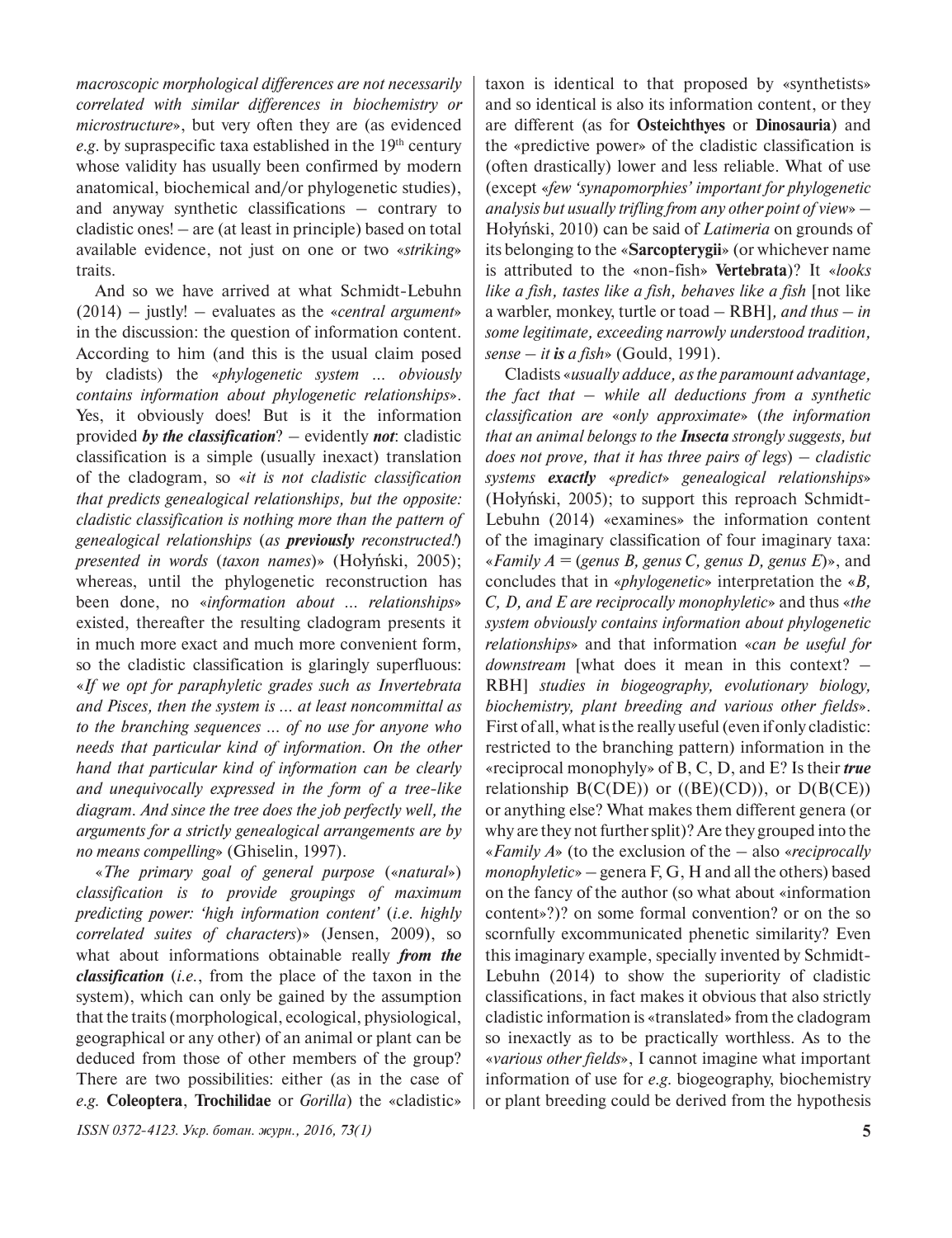of the taxa being «*reciprocally 'mono'phyletic*» (*i.e.*, to use the unambiguous term, holophyletic)? In what important respect the interpretation of distributional history or recent biogeographical pattern of, say, **Hippopotamidae** is dependent upon whether they are holo- or  $-$  as suggested by some recently proposed phylogenies – paraphyletic (in relation to **Cetacea**)? The only truly confusing and potentially misleading factor would be *poly*phyly, but this is not allowed by either «school»!

Schmidt-Lebuhn's (2014) attempt to negate the information content of synthetic classifications [«*Because the taxa in an evolutionary classification are partly defined based on common ancestry, it does not contain reliable information on phenetic similarity or dissimilarity either*»] is also by no means convincing. The very formulation «*partly based on common ancestry*» is misleading, suggesting some contradiction between genealogical and phenetic aspects of synthetic classification, something like «some dissimilar taxa have been included based on phylogenetic relationships and some phylogenetically unrelated on grounds of similarity» – of course nothing like this is true: all «synthetic» taxa are strictly «phylogenetic» (no polyphyly is allowed), and only *within this constraint* phenetic similarity becomes decisive! Probably the Author refers to the situations where the genealogical constraint separates superficially similar groups like **Bivalvia** and **Brachiopoda** or ichthyosaurs and dolphins, but *just in such situations* similarity concerns only what he dismisses as «*small but human eye-catching set of morphological characters*». Good synthetic taxonomy – contrary to Schmidt-Lebuhn's (2014) accusation (and unlike *cladistic* systems, taking only one/two/three «synapomorphies» into consideration!) – is not based on «*few striking macroscopic morphological differences*» but on *all available evidence*, and such is almost by definition congruent with phylogeny, generally no contradiction could exist [«*Arguably, even in the most striking cases of convergent evolution, the accumulation of differences overwhelmingly surpasses the development of similarities*  (*albeit occasionally few superficial resemblances can make the appearance of the opposite*)*. That is to say, the disparity between any two lineages always increases in time* (*the respective species are more different now, than their ancestors were at any time in the past*) *–* **«***overall***»** *convergence does not exist!*» (Hołyński, 2005)].

To sum up, the information derivable from *both* types of classification – like *any* scientific (or other) statement, whether presented as «fact», «theory»,

«hypothesis» or «supposition» – is more or less «unreliable» (possibly wrong) and limited (offering but a «subsample» of potentially knowable characteristics of the included taxa)  $-$  the difference lies in the «originality» (whether the classification is *itself* the source of information or is it only a redundant crippled «translation» of that provided by the cladogram), degree of reliability, and «amount» of the derivable («deducible», «predictable») data. In all three respects the synthetic classifications perform better: the degree of originality is here nearly 100% as compared to 0% for cladistic ones (where all informations derivable from classification is already present in the cladogram – but not the opposite!); reliability of the derivable genealogic information is usually somewhat higher (based on the same phylogenetic reconstruction but further verified phenetically); and information content (extending to all characteristics of the taxon *vs*. mere hypothesis on its holophyly) often simply incomparable!

«*A system containing a genus B that is paraphyletic to genus C*» – argues Schmidt-Lebuhn (2014) – «*invites the end user to search for breeding partners to a species in B only among other members of B, potentially missing all its closest relatives*». I am not convinced that breeders bother very much with classification or phylogeny, but if they do, the «invitation» to search mainly from among members of B would, in most cases, be perfectly right: reproductive isolation is largely based on, and so correlated with, the evolutionarily accumulated genetic and phenetic differences between taxa; the correlation is, of course, not absolute but anyway definitely positive, so an aberrant «offshoot» of the clade B, so much differentiated that it has been separated into a distinct genus (C), is almost certainly *less* appropriate as a breeding partner than are other members of B! The reproach (continuation of the above) that «*it invites them to conduct a study on the biogeography or of character evolution in B, never realizing that none of this makes evolutionary sense without including C*» is still less understandable: would the understanding of the geographical distribution or character evolution of true cormorants (*Phalacrocorax*) make less sense if their descendant, Galapagos flightless cormorant (*Nannopterum harrisi*), remains unknown? Of course we must know what are we speaking about: whether the object of our study is the genus *Phalacrocorax* in the «broad cladistic» (including «*P.*» *harrisi*), or synthetic (paraphyletic, excluding the Galapagoan offshoot), or «narrow cladistic» (*P. carbo* and its closest relatives, after splitting of  $-\ast$  to avoid paraphyly  $-\ast$  the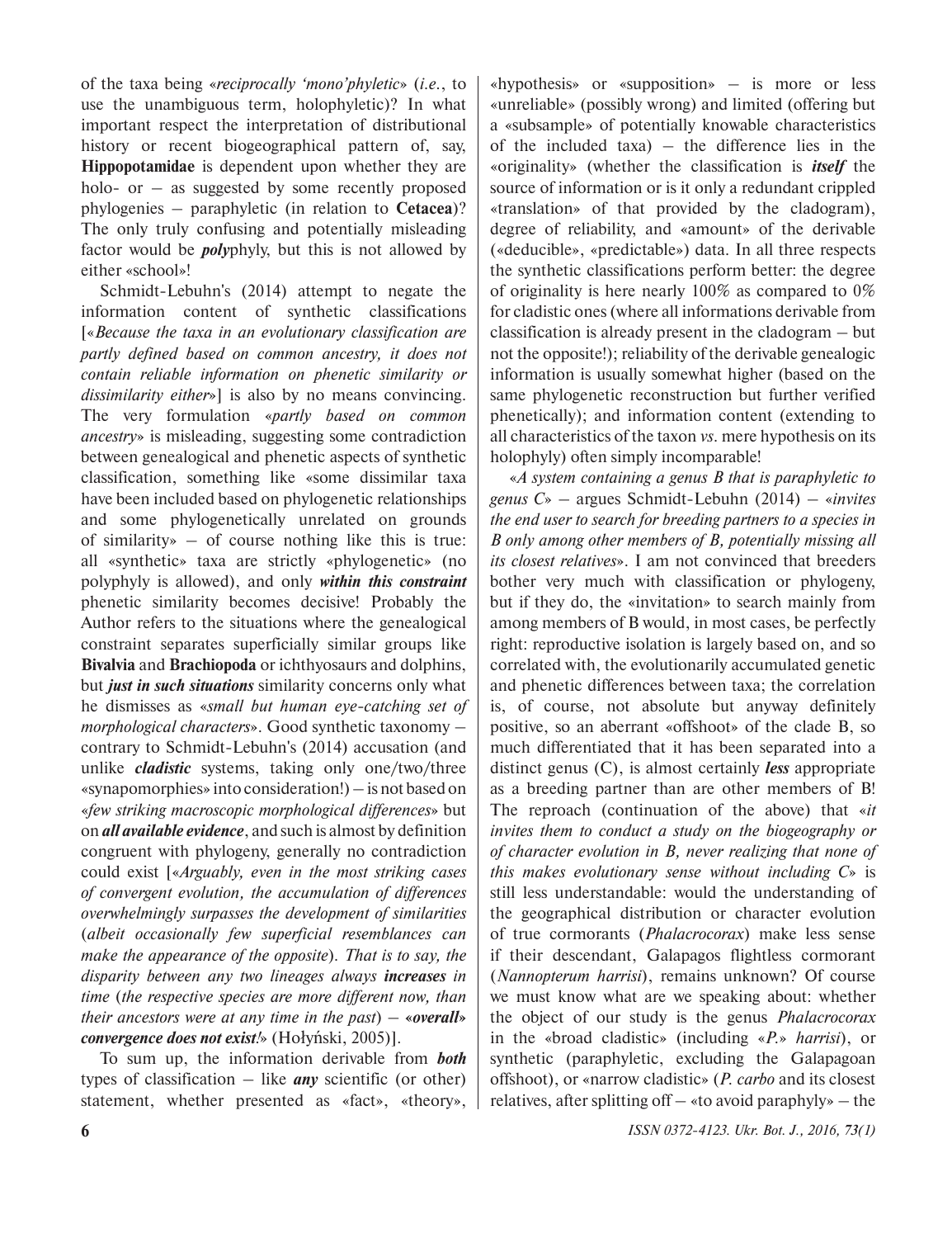«genera» *Leucocarbo*, *Microcarbo etc*.) meaning – any interpretation confusing these concepts must, naturally, «*make no evolutionary* [or any other…] *sense*», but this is a totally different question.

Thus, first of all, there is the fundamental question of *what is the aim of scientific research?* Is it, as seems to be nowadays generally believed, the study of the *real* world, «*systematic observation of facts and seeking to formulate general explanatory laws and hypotheses that could be verified empirically*» (Garmonsway, 1969), or construction of abstract, philosophically perhaps sound but having little in common with observable reality, «ideal systems»? Should we study the *genuine* facts, or – as some mathematicians say – «*interesting is not what the world is like, but what it should be like*» (Lánczos Kornél, see Marx, 2000)? We are biologists, not mathematicians or philosophers, so  $-$  I hope, evidently – we are primarily interested in the real world, not in any idealistic utopia, and if so, arguments in our discussions should be based on observed facts, not on philosophical concepts.

Therefore I will not enter into discussion with Zachos (2014) as to whether or not biological concept of taxa does or does not fit into any of the philosophical «*types of group formation: classes and individuals*»: for a nonphilosopher classes are classes, individuals (Roman Hołyński, Donald Duck, the oak-tree in front of my window) are individuals, and taxa (*Homo sapiens*, **Aves**, **Fagaceae**) are taxa (distinctive, internally homogeneous groups of genealogically related organisms). Such groups do really exist and may be studied – there is no necessity (and little sense) to ask philosophers what attributes taxa *should* have: these attributes are open to empirical ascertainment by simple observation.

Of course, «internally homogeneous» does not mean that every individual has every particular feature of the set making its taxon distinctive, so «*if a female cat gave birth to a kitten with only one or two auditory ossicles or without hair*» this will certainly not be considered a reason to exclude it from the class **Mammalia**. Paraphyletic taxa are *not* simply «*defined by similarities*  (*'reptilian grade'*)»: they are ultimately «defined» by their maximum information content (= predictive power), approached by similarities *within common ancestry***.** But, as Zachos (2014) justly admitted, «*taxa … are always hypotheses, and if and when these hypotheses are refuted …, then they will have to be replaced by a new taxonmic hypothesis. This is how science works, it is not a weakness of taxonomy but vital evidence of its scientific character*», so even if (what, however, seems

*ISSN 0372-4123. Укр. ботан. журн., 2016, 73(1)* **7**

very unlikely…) he some time proves right in assertion that turtles are as «derived» (as distinctive) as birds, this would only mean that, in order to assure the maximum information content of the vertebrate classification, **Chelonia** should be «upgraded» to the rank equal to that of **Aves** – no problem in the frames of the synthetic system! By the way, while Zachos (2014) accuses «evolutionary taxonomists» of the «*anthropocentric*» belief in «*progress in evolution*», his evaluation of paraphyletic taxa as «*grades*» suggests that he himself is a believer: speaking of a «*reptilian grade*» means that **Reptilia** are considered higher (occupy a higher rung on the *scala naturae*) than representatives of «pre-reptilian» but lower that «post-reptilian grades» [grade: «*degree of quality, rank etc.*» – Garmonsway, 1969]…

Apparently the central (anyway returning again and again) point in Zachos' (2014) argumentation is that taxa must be «non-arbitrary», «rigorously defined», while paraphyletic taxa are not. It is true, «definitions» of paraphyletic taxa are to some degree arbitrary – but so (indeed, *even more* so!) are cladistically formed holophyletic ones as well! «*Taxa … are always hypotheses*», and – having been formed according to other hypotheses – they cannot be anything else. In synthetic classifications taxa are recognized and delineated based on two hypotheses: the general, of monophyly («*all the ancestors of any member of a group, back to – and inclusive of – the last common ancestor, belong to that group*» – Hołyński, 2011), applicable to all taxa; and the specific, of maximum information content («*the extent to which the* (*morphological, ecological, physiological, genetical, or any other*) *characteristics of an organism may be predicted from its placement in the system*» – Hołyński, 2005), used to select which of the millions of monophyletic lineages should be demarcated as a genus, family, order *etc*. Cladists also define their taxa according to the phylogenetic hypothesis (that of holophyly), but their criteria to select the actual rank and limits (why this or that particular «node» in the basic cladogram, rather than one below – more «inclusive» – or one above, is «designated» to define the particular taxon) are left mysterious (surely, «*there is no non-arbitrary way of defining it*», predictive power or even superficial similarity being evidently unapplicable under cladistic dogmatism…).

More importantly, the very demand of «rigorous» and «non-arbitrary» definitions is out of place: such exist only in mathematics and, perhaps, philosophy – as mentioned above, in nature everywhere (even in physics, though there they are relatively narrow) «*fuzzy*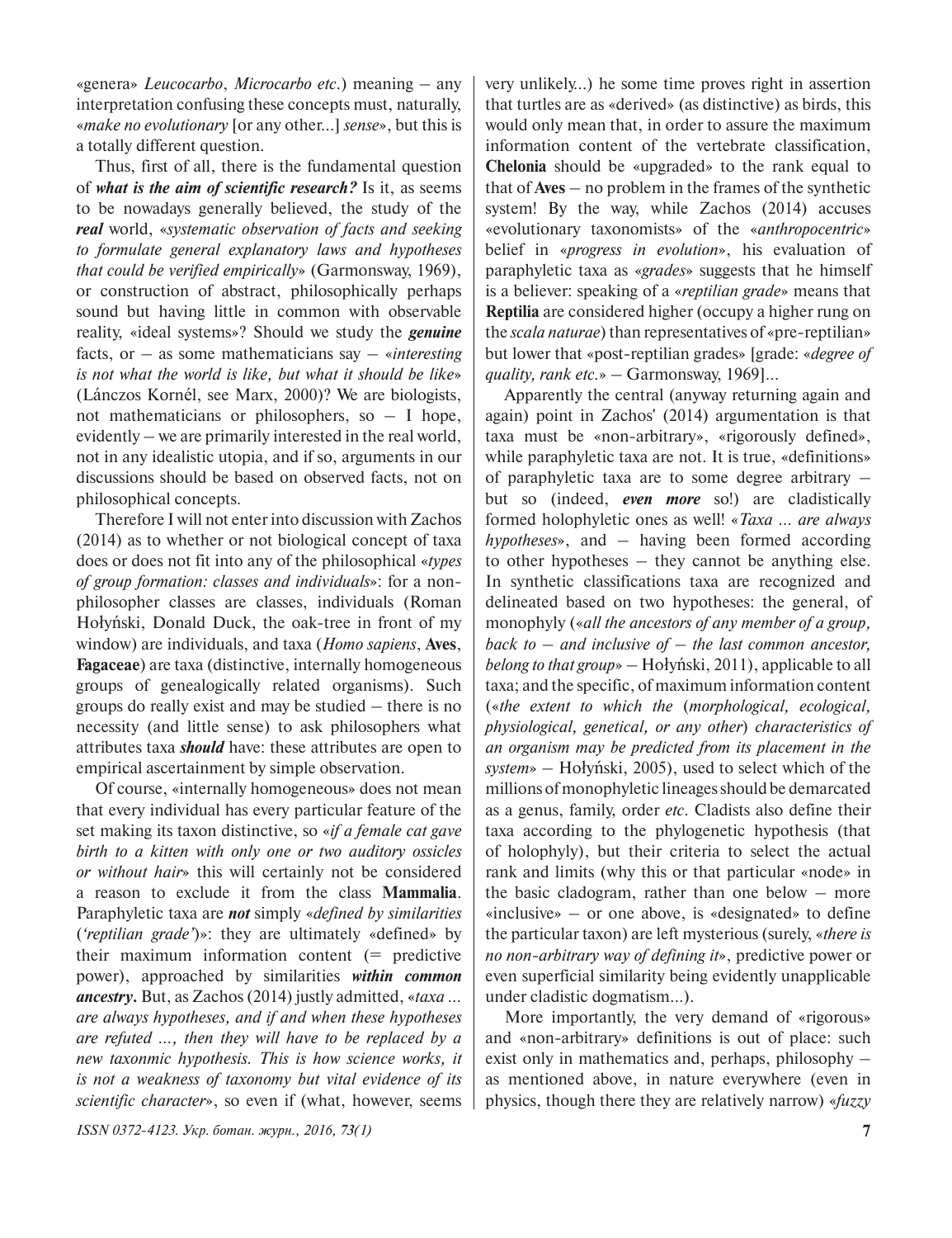*border areas*» dominate, and any attempt to «rigorous» delimitation must unavoidably be arbitrary. Indeed, as regards taxonomy, the very possibility to define taxa rigorously and non-arbitrarily would be the best imaginable proof that creationists are right: the theory of evolution is false…

One of the notorious problems with cladistic «taxonomic ideology» is the glaring contradiction between the *demand* for a common ancestor and the dogma of its… non-existence («*no taxon can be the ancestor of another taxon*») because such ancestor would be *by definition* paraphyletic, and paraphyletic taxa *by definition* «do not exist»! Cladists usually carefully avoid this question, but if they nevertheless must invent some solution, one of the following two is offered. Some say that it is but a convention allowing to keep classifications «objective» [but what is the value of a convention (or objectivity) that is both illogical and contradictory to the observed reality: dinosaurs are evidently ancestors of birds, and the «trick» of «lumping» them together – «*colibris are flying dinosaurs*» – does not solve anything because the common ancestor of the so constructed **Dinosauria** *sensu lato* and *its* sister-group is also paraphyletic, and so back to the primaeval coacervate!?]. Another subterfuge is to exempt species from the ban on paraphyly («*the concept of paraphyly does not apply to the species category*»), so the «actual common ancestor is (or was) a species, but it does (did) not belong to any supraspecific subdivision of the descendant group» – again a destructive (making classification cripple, with millions – one for each «accepted» non-monotypic taxon! – of species «not belonging anywhere») and illogical «convention» designed only to defend the indefensibly harmful dogma [«*That the common ancestor of insects, crustaceans, cheliceratans must have existed – does not matter: it did belong to the Arthropoda but not to any class, order, family, genus or species [once in Precambrium there lived a primitive arthropodan, say, Protarthropodus verus, member of the family Protarthropodidae, order Protarthropodomorpha, class Protarthropoda; later on some of its populations evolved further into divergent lineages, and at that very moment… the class, order, family, genus and species retroactively disappeared: not only they did not exist any more in Cambrium and thereafter, but their existence has been*  «*erased*» *even from the Precambrian past!!!]. Maybe it is good philosophy, but good biology it is certainly not…*» – Hołyński, 2005].

Zachos (2014) accuses synthetists of adherence to the «*pre-evolutionary*» typological thinking and «*historically*  *fascinating philosophical but scientifically obsolete idea*» of *scala naturae* ascending from «lower» to «higher» groups; in fact, just the cladistic classifications are evidently typological [«rigorously» based on particular (sets of) «important» characters («synapomorphies» – as contrasted to «unimportant plesiomorphies»)] and pre-evolutionary (indeed, even pre-scientific!). Synthetic taxonomy has nothing to do with *scala naturae* or «ranking» organisms according to the degree of their «lowerness» or «higherness» – instead, its basic assumptions are very simple: **(1)** «mono- (holo-, para-) phyletic» means «having a common ancestor»; **(2)** if mono- (either holo- or para-)-phyletic taxa do exist, common ancestors must have also really existed; **(3)** such an ancestor was evidently a [group of] population[-s]; **(4)** each population belongs to a series of hierarchically arranged («nested») taxa (species>genus>family *etc*.); **(5)** so, a common ancestor of two or more descendant taxa is a really (at least in the past) existing taxon; **(6)** that taxon is by definition paraphyletic; **(7)** thus, *acceptance of paraphyletic taxa is logically unavoidable***.** And indeed, a great part (perhaps the majority) of *natural* (homogeneous in morphological, physiological, ecological, or any other respect, and distinct from other such groups) species, genera, families, orders *etc*. are paraphyletic (becoming natural only *after exclusion* of one or more «dissident» lineages descending from the same ancestor); even among the recent species paraphyly is a common situation (Ross, 2014).

Thus, under closer examination all claims of superiority of cladistic classifications raised by Schmidt-Lebuhn (2014) and Zachos (2014) prove fallacious, all their reproaches against paraphyletic taxa based on false premises and/or biologically irrelevant abstract imaginary constructs. The best natural, general-purpose classification is that with the highest information content (and, consequently, of maximum predictive power: «*prediction is the very hallmark of science – indeed,... a science isn*'*t really a science if it lacks the power to predict*» – Eldredge, 1989), which in case of cladistic systems is, as regards branching pattern, no more than a redundant imperfect «translation» of what is easier and more exactly derivable from the respective cladogram, and in any other respect it is at most (for well-defined holophyletic taxa accepted by both schools) equal to, but in most cases curtailed and less reliable than, that provided by synthetic classifications.

So, how cladists can defend their «anti-paraphyletic» dogma? Apparently, it is only possible by resort to casuistic loopholes. Paraphyletic taxa must not exist,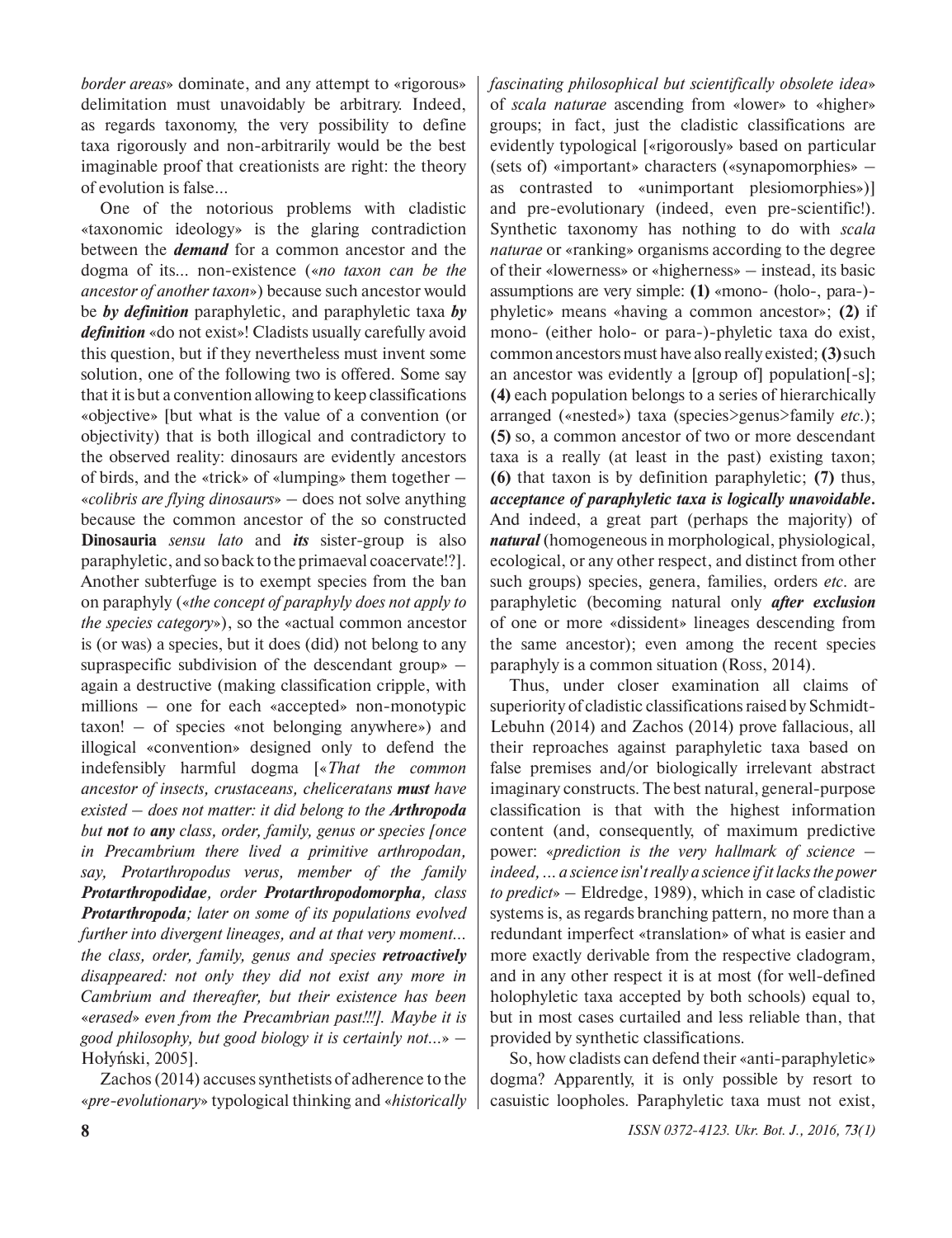but both logic and observation prove their existence – no problem, let's merge some totally different groups together, or divide the homogeneous one into several «reciprocally monophyletic» parts! But such «improved» taxa also must have had ancestors – well, so let's declare that the «real» ancestor was only the respective species, and that species did not belong to any higher taxon! But ancestral species are also by definition paraphyletic – so other quibble must have been conceived: the distinction between «mono-» and paraphyly «does not apply» to species… Every inconsistency can be «resolved» by some ingenious jink – but should we,  $21<sup>st</sup>$  century biologists, turn back to the Middle Ages? Throughout the ancient and medieval times science and philosophy were considered synonyms, and interpretation of observed and (on almost equal footing…) imagined «facts» meant usually attempts to «press» them into the frames of some preconceived philosophical concepts. Even if the story of hot theoretical disputes on how many legs a crayfish «must» have is but an anecdote, scholastic (based – like cladistic taxonomy… – on «*rigorous conceptual analysis*» rather than direct examination of facts) reasoning dominating the attempts to describe and understand the world led to a wide spectrum of more or less strange conclusions from the belief in the real existence of dragons or unicorns («*Under the principle of plentitude, God had created all possible species, including all those already known and all those that could be imagined*» – Anderson, 2013) to the geocentric Universe. Man lives on the planet Earth, so the Earth «must» be placed at the very center; circle is the most «perfect» figure, therefore orbits of planets «must» be exactly circular; *etc.* And what if we clearly see that the orbits are not circular? – then «evidently» other circular orbits («epicycles») «must» be conceived. And if this is still not enough to make philosophy and observations agree? – «of course» introduction of other «beings» («deferents», «equants») is needed, *etc.* I certainly do not wish to underestimate the Ptolemaic system: it was an excellent work at the «cutting edge» of the «state of the art» almost *two thousand years ago*, but do we really wish to work *now* according to such «principles»? Or, perhaps, it is the time to dissociate taxonomy from philosophical dogmatism and re-associate it with biology? – otherwise, indeed, «*we might soon have to say farewell … to the whole taxonomic system*» (Flegr, 2013) and return to the concepts like *scala naturae* with its «*fundamental principles: plentitude, continuity and gradation*»… Zachos (2011) asks «*why not slaughter the sacred cow?*»; unfortunately, he has misidentified it – yes, let's slaughter the sacred cow, *but the proper one*!

## **REFERENCES**

- Anderson J.G.T. *Deep things out of darkness: a history of natural history,* Berkeley: Univ. Calif. Press, 2013, pp. 1–346.
- Ashlock P.D. Monophyly: its meaning and importance. In: *Cladistics: perspectives on the reconstruction of evolutionary history.* Eds T. Duncan, T.F. Stuessy*,* NewYork: Columbia Univ. Press, 1984, pp. 39–46.
- BockW.J. Philosophical foundations of classical evolutionary classification, *Syst. Zool.*, 1974 [1973], **22**(4): 375–392.
- Bottjer P.D. Farris' «information content» and phylogenetic versus evolutionary classification: the philosophical differences remain, *Syst. Zool.*, 1980, **29**(4): 382–386.
- Brummitt R.K. Further dogged defense of paraphyletic taxa, *Taxon*, 2003, **52**(4): 803–804.
- Brummitt R.K. Am I a bony fish?, *Taxon*, 2006, **55**(2): 268–269.
- Christoffersen M.L. Cladistic taxonomy, phylogenetic systematics, and evolutionary ranking, *Syst. Biol.*, 1995, **44**(3): 440–454.
- Crowson R.A. Some problems in the phylogenetic classification of the Coleoptera*.* In: *Proc. XIII Int. Cgr. Ent.* (Moscow, 2–9 August, 1968), Moscow, 1971, **1**: 235–237.
- Eldredge N. *Time frames: the evolution of punctuated equilibria*, Princeton (N.J.): Princeton Univ. Press, [1985] 1989, 242 pp.
- Flegr J. Why *Drosophila* is not *Drosophila* any more, why it will be worse and what can be done about it? *Zootaxa*, 2013, **3741**(2): 295–300.
- Garmonsway G.N. *The Penguin English dictionary* [2 ed.], Harmondsworth (Middlesex): Penguin Books, 1969, 818 pp.
- Ghiselin M.T. *Metaphysics and the origin of species*, Albany (N.Y.): St. Univ. NY Press, 1997, 377 pp.
- Gould S.J. *[Hen*'*s teeth and horse*'*s toes] Niewczesny pogrzeb Darwina*, Warszawa: PIW, [1983] 1991, 342 pp.
- Hennig W. *Grundzüge einer Theorie der phylogenetischen Systematik*, Berlin: Deutscher Zentralverlag, 1950, 370 pp.
- Hołyński R.B. Philosophy of science from a taxonomist's perspective, *Genus*, 2005, **16**(4): 469–502.
- Hołyński R.B. Is paraphyly indication of poor taxonomy? open letter to Drs. Carvalho and Ebach., *Munis Ent. Zool.*, 2010, **5** (Suppl.): 825–829.
- Hołyński R.B. Philosophy, evolution, and taxonomy, or: what biological classification is for? (practicising biologist's comments on some recent papers by Podany [*sic*!], *Munis Ent. Zool.*, 2011, **6**(2): 525–534.
- Hörandl E. Paraphyletic versus monophyletic taxa evolutionary versus cladistic classifications, *Taxon*, 2006, **55**(3): 564–570.
- Hörandl E. Neglecting evolution is bad taxonomy, *Taxon*, 2007, **56**(1): 1–5.
- Jensen R.J. Phenetics: revolution, reform or natural consequence, *Taxon,* 2009, **58(1)**: 50–60.
- Marx G. *A marslakók érkezése [Arrival of the Martians]*, Budapest: Akadémiai Kiadó, 2000, 427 pp.
- Mayr E. Cladistic analysis or cladistic classification?, *Z. Zool.Syst. Evolutionsforsch.*, 1974, **12**: 94–128.

*ISSN 0372-4123. Укр. ботан. журн., 2016, 73(1)* **9**